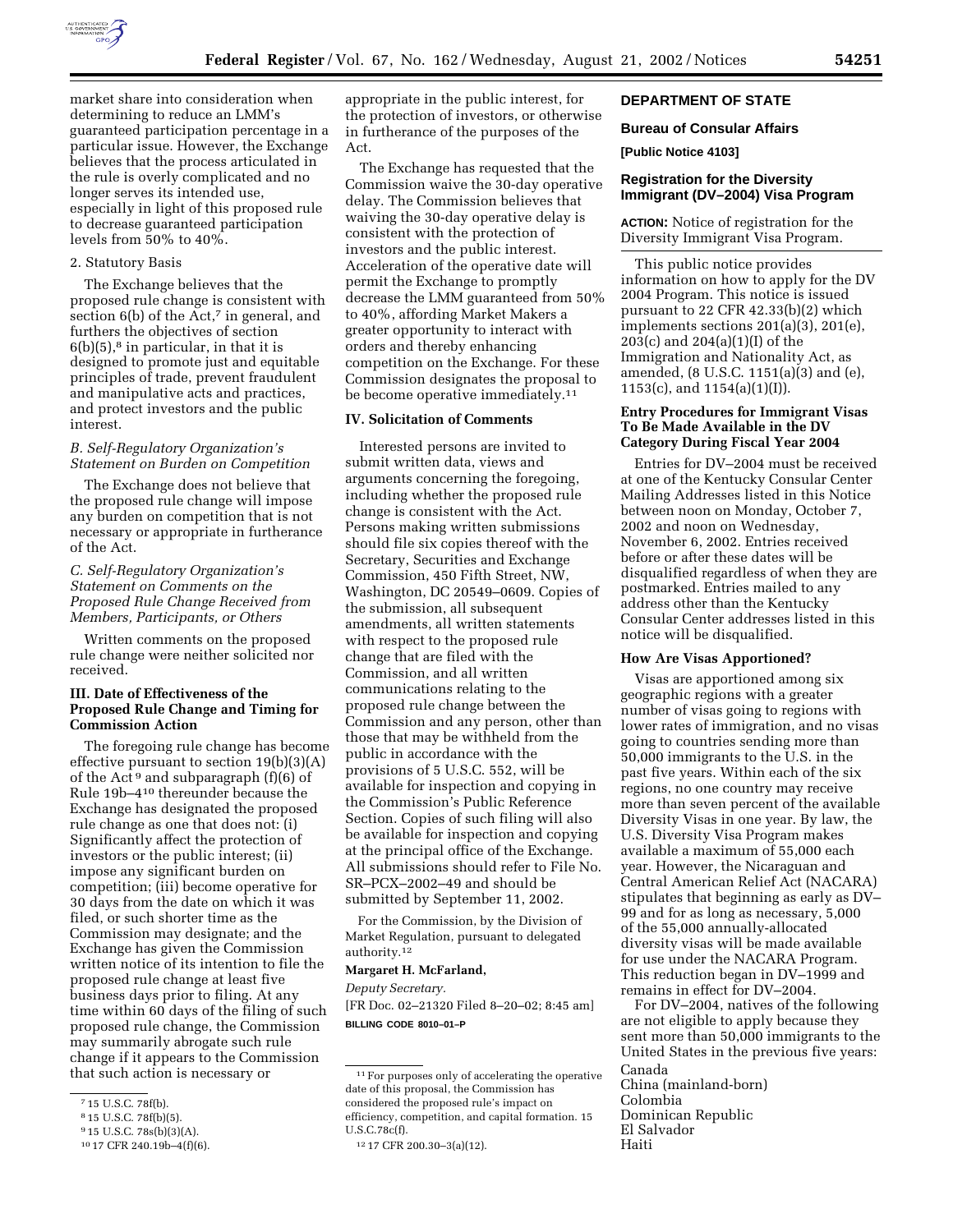India Jamaica Mexico Pakistan Philippines South Korea United Kingdom (except Northern Ireland) and its dependent territories Vietnam

(Persons born in Hong Kong SAR, Macau SAR and Taiwan are eligible.)

# **What Are the Requirements To Apply for the DV–2004 Visas?**

## *Chargeability*

To enter, an applicant must be able to claim nativity in an eligible country, and must meet either the education or training requirement of the DV program. Nativity in most cases is determined by the applicant's place of birth. However, if a person was born in an ineligible country but his/her spouse was born in an eligible country, such person can claim the spouse's country of birth rather than his/her own. Also, if a person was born in an ineligible country, but neither of his/her parents was born there or resided there at the time of the birth, such person may be able to claim nativity in one of the parents' country of birth.

#### *Education or Training*

To enter, an applicant must have either a high school education or its equivalent, defined in the U.S. as successful completion of a 12-year course of elementary and secondary education; or two years of work experience within the past five years in an occupation requiring at least two years of training or experience to perform. U.S. Department of Labor definitions, as indicated in the O\*Net OnLine database, will apply. If a person does not meet these requirements, he/ she should not submit an entry to the DV program.

## *Submitting an Entry*

Only one entry may be submitted by or for each applicant during the registration period. Submission of more than one entry will disqualify the person. The applicant must personally sign the entry, in his/her native

alphabet. Neither an initialed signature nor block printing of the applicant's name will be accepted and will result in the disqualification of the entry. Failure of the applicant to personally sign his/ her own entry will result in disqualification.

#### *Completing the Entry*

There is no specific form for the entry. Failure to provide all of the information listed below will disqualify the applicant. Simply use a plain sheet of paper and type or clearly print in the English (Roman) alphabet (preferably in the order listed below):

1. Full name, with the last (surname/ family) name underlined:

Examples: Public, Sara Jane (or) Lopez, Juan Antonio.

2. Date and place of birth: Date: Day, Month, Year. Example: 15 November 1961. Place: City/Town, District/County/ Province, Country.

Example: Munich, Bavaria, Germany. The name of the country should be that which is currently in use for the place where the applicant was born (For example, Slovenia, rather than Yugoslavia; Kazakhstan rather than Soviet Union.)

3. The applicant's native country if different from country of birth:

If the applicant is claiming nativity in a country other than his/her place of birth, this must be clearly indicated on the entry. This information must match with what is put on the upper left corner of the entry envelope. (See ''MAILING THE ENTRY'' below.) If an applicant is claiming nativity through spouse or parent, please indicate this on the entry. (See ''REQUIREMENTS'' section for more information on this item.

4. Name, date and place of birth of the applicant's spouse and unmarried children who are under the age of 21 (other than children who are already U.S. citizens or lawful permanent residents). Include natural children, stepchildren, as well as all legallyadopted children. List spouse and children regardless of whether or not they reside with you and whether or not they will immigrate with you. (Failure

to provide ALL of this information will disqualify the applicant.) Note: married children and children 21 years or older will not qualify for the DV Program.

5. Full mailing address:

This must be clear and complete, as any communications will be sent there. A telephone number is optional, but useful.

6. Photographs. Attach a recent photograph, either black and white or in color, of the applicant, spouse and each child.

If photos do not conform to the following specifications, the entry will be disqualified:

The photo must between  $1\frac{1}{2}$  by  $1\frac{1}{2}$ and 2 by 2 inches (37–50 mm) square in size, with the name and date of birth printed on the back of the applicant's, spouse's and child's photo.

The person photographed must be directly facing the camera. The head should not be tilted up, down or to the side and should cover about 50% of the area of the photo.

The person should be in front of a neutral, light-colored background.

The face must be in focus.

The person photographed may not wear a hat or dark glasses or other paraphernalia which detracts from the face.

Photos with the alien wearing head coverings or hats are only acceptable due to religious beliefs, and even then, may not obscure any portion of the face of the applicant.

Photos of applicants wearing tribal, military, airline or other headware not specifically religious in nature will not be accepted.

The photograph (not a photocopy) should be attached to the entry with clear tape—DO NOT use staples or paperclips, which can jam the mail processing equipment.

7. Signature: The entry will be disqualified if the entry is not personally signed by the applicant with the usual and customary signature in his/her native alphabet. Neither an initialed signature nor block printing of the applicant's name will be accepted. **BILLING CODE 4710–06–P**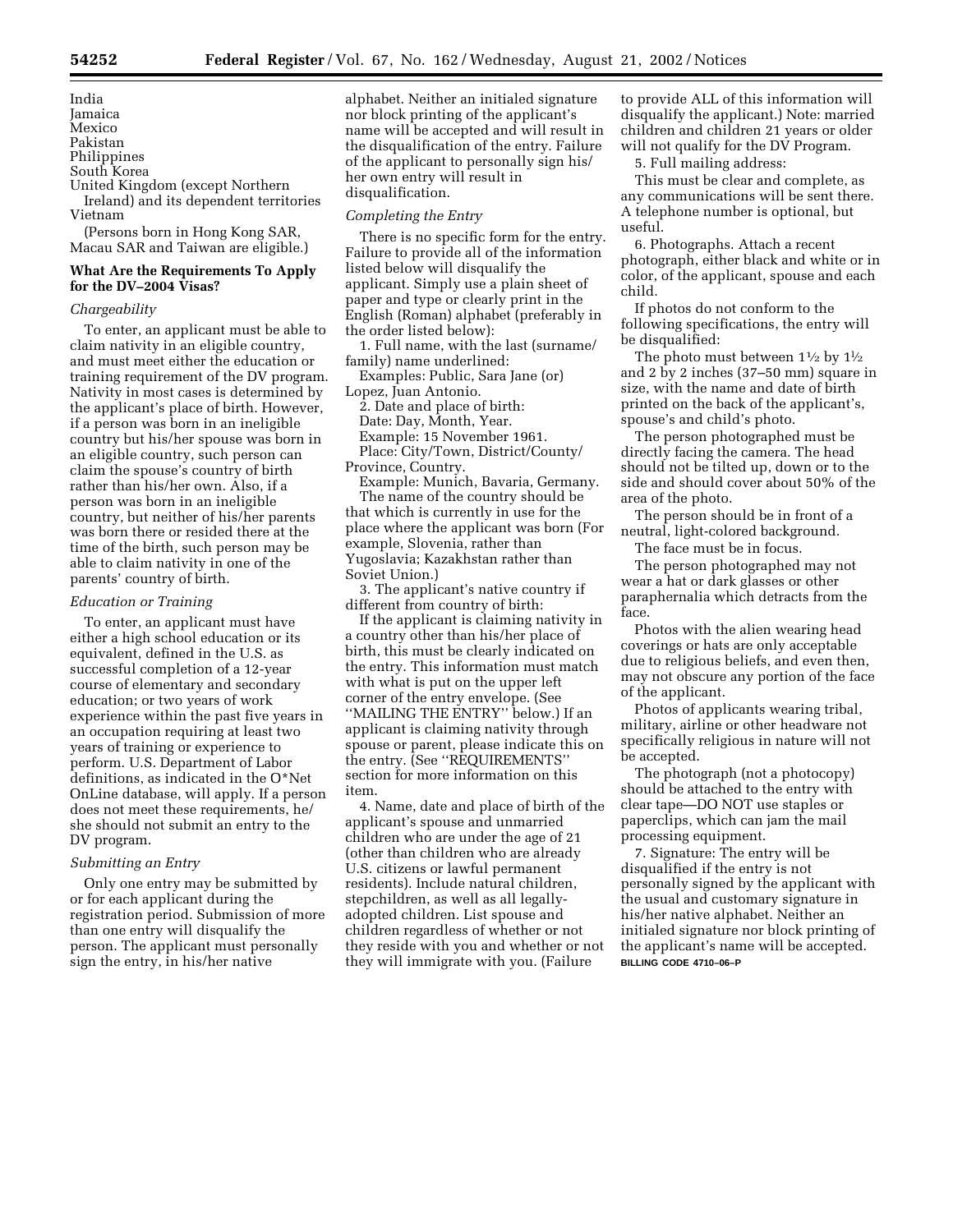|                                                       | <b>SAMPLE ENTRY</b>                                                                                    |                |
|-------------------------------------------------------|--------------------------------------------------------------------------------------------------------|----------------|
|                                                       | There is no specific format for the DV entry. The following is a sample entry, but other               |                |
|                                                       | formats may be used. Failure to include all of the required information will disqualify the applicant. |                |
| 1. FULL NAME:                                         |                                                                                                        |                |
|                                                       | <b>FIRST</b><br>LAST (surname/family)                                                                  |                |
| 2. DATE OF BIRTH                                      |                                                                                                        |                |
|                                                       | Day, Month, Year                                                                                       |                |
| <b>PLACE OF BIRTH</b>                                 | City/Town, District/County/Province, Country                                                           |                |
|                                                       |                                                                                                        |                |
|                                                       | <b>\3. APPLICANT'S NATIVE COUNTRY, IF DIFFERENT FROM COUNTRY OF BIRTH</b>                              |                |
| (See requirements above)                              |                                                                                                        |                |
|                                                       |                                                                                                        |                |
|                                                       | 4. NAME, DATE AND PLACE OF BIRTH OF THE APPLICANT'S SPOUSE AND CHILDREN                                |                |
| Name                                                  | Date of birth (day, month, year)                                                                       | Place of birth |
| Name                                                  | Date of birth (day, month, year)                                                                       | Place of birth |
|                                                       |                                                                                                        |                |
| Name                                                  | Date of birth (day, month, year)                                                                       | Place of birth |
|                                                       |                                                                                                        |                |
|                                                       | Attach information on additional children as necessary.                                                |                |
|                                                       | Use the back of the page if there is insufficient space.                                               |                |
|                                                       |                                                                                                        |                |
| 5. FULL MAILING ADDRESS:                              |                                                                                                        |                |
|                                                       |                                                                                                        |                |
|                                                       | 6. PHOTOGRAPH: Attach recent photograph of the applicant, the applicant's spouse and all children.     |                |
|                                                       | Individual separate photographs must be attached for the spouse and all children. Print the name and   |                |
| of the entry if there is not enough room on the front | date of birth of each family member on the back of each photograph. Photos may be attached to the back |                |
|                                                       | 7. SIGNATURE:                                                                                          |                |

# *Mailing the Entry*

Submit the entry by regular or airmail to the address matching the region of the applicant's country of nativity. Entries sent by express or priority mail, second day airmail, fax, hand, messenger, or any means requiring receipts or special handling will not be processed.

• The envelope must be between 6 and 10 inches (15 to 25 cm) long and  $3\frac{1}{2}$  and  $4\frac{1}{2}$  inches (9 to 11 cm) wide.

• Postcards are not acceptable.

• Envelopes inside express or oversized mail packets are not acceptable.

• In the upper left-hand corner of the envelope the applicant must write his/

her country of nativity, followed by the applicant's name and full return address, even if both are the same.

 $\mathbf{I}$ 

Failure to provide this information will disqualify the entry.

*Mailing address:* The mailing addresses for the six regions are as follows: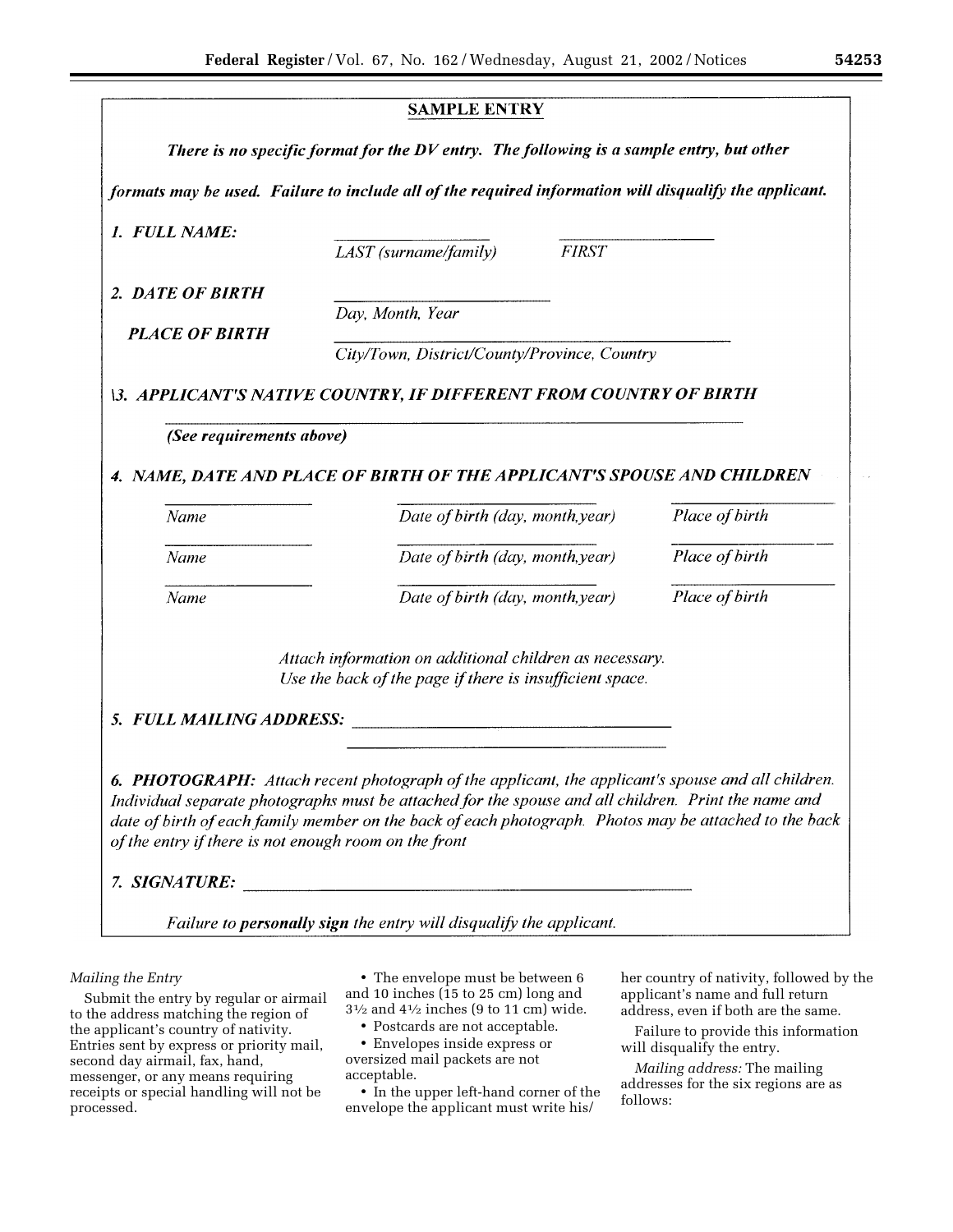|                                              | (Includes all countries on the African continent and<br>adjacent islands):                                        | DV Program, Kentucky Consular Center, 1001 Visa<br>Crest, Migrate, KY 41901-1000, USA. |
|----------------------------------------------|-------------------------------------------------------------------------------------------------------------------|----------------------------------------------------------------------------------------|
|                                              | (Extends from Israel to the Northern Pacific Islands,<br>and includes Indonesia)                                  | DV Program Kentucky Consular Center, 2002 Visa<br>Crest, Migrate, KY 41902-2000, USA.  |
|                                              | (Extends from Greenland to Russia, and includes all<br>countries of the former USSR).                             | DV Program Kentucky Consular Center, 3003 Visa<br>Crest, Migrate, KY 41903-3000, USA.  |
| South America/Central America/<br>Caribbean. | (Extends from Central America (Guatemala) and the<br>Caribbean nations to Chile.).                                | DV Program Kentucky Consular Center, 4004 Visa<br>Crest, Migrate, KY 41904-4000, USA.  |
|                                              | (Includes Australia, New Zealand, Papua New Guin-<br>ea and all countries and islands of the South Pa-<br>cific). | DV Program Kentucky Consular Center, 5005 Visa<br>Crest, Migrate, KY 41905-5000, USA.  |
| North America                                |                                                                                                                   | DV Program Kentucky Consular Center, 6006 Visa<br>Crest, Migrate, KY 41906-6000, USA.  |

**EXAMPLE:** An applicant who was born in Australia and now lives in France may submit one entry to

the appropriate address for Oceania; the envelope should look like this:

| $6"$ - 10" or 15 cm - 25 cm |  |  |  |
|-----------------------------|--|--|--|
|-----------------------------|--|--|--|

| Australia                          |                                 |                |
|------------------------------------|---------------------------------|----------------|
| <b>Applicant's Full Name</b>       |                                 |                |
| <b>Street Address</b>              |                                 |                |
| <b>City, Province, Postal Code</b> |                                 |                |
| France                             |                                 |                |
|                                    |                                 | $31/2 - 41/2"$ |
|                                    | <b>DV</b> Program               | or             |
|                                    | <b>Kentucky Consular Center</b> |                |
|                                    | 5005 Visa Crest                 | 9 cm - 11 cm   |
|                                    | Migrate, KY 41905-5000, U.S.A.  |                |

# *Selection*

Every application received during the mail-in period and prepared in accordance with these instructions will have an equal random chance of being selected within its region. No outside service can legitimately improve an applicant's chances of being chosen or guarantee that an entry will win.

Important notice: In order to actually receive a visa, applicants selected in the random drawing must meet all eligibility requirements under U.S. law, including any applicable special processing requirements established in response to the events of September 11, 2001. These requirements may significantly increase the level of scrutiny required and time necessary for processing of applications for natives of some countries listed in this notice; particularly those where a higher level activity related to post-September 11 concerns has been indicated. These

include, but are not limited to, countries identified as state sponsors of terrorism. Processing of applications and issuance of diversity visas to successful applicants and their eligible family members MUST occur by September 30, 2004. Family members may not obtain diversity visas to follow to join the applicant in the U.S. after this date. There is NO initial fee, other than postage required to enter the DV–2004 program. The use of an outside intermediary or assistance to prepare a DV–2004 entry is entirely at the applicant's discretion. Qualified entries received directly from applicants or through intermediaries have equal chances of being selected by computer. There is no advantage to mailing early, or mailing from any particular locale. However, more than one application per person will disqualify the person from registration.

#### *Determining 2004 DV Countries*

The Immigration and Naturalization Service (INS) determines the DV regional limits for each year according to a formula specified in section 203(c) of the Immigration and Nationality Act. Natives of the following countries are eligible for the 2004 DV Program:

# **Africa**

Algeria Angola Benin Botswana Burkina Faso Burundi Cameroon Cape Verde Central African Republic Chad Comoros Congo Congo, Democratic Republic of the Cote D'Ivoire (Ivory Coast) Djibouti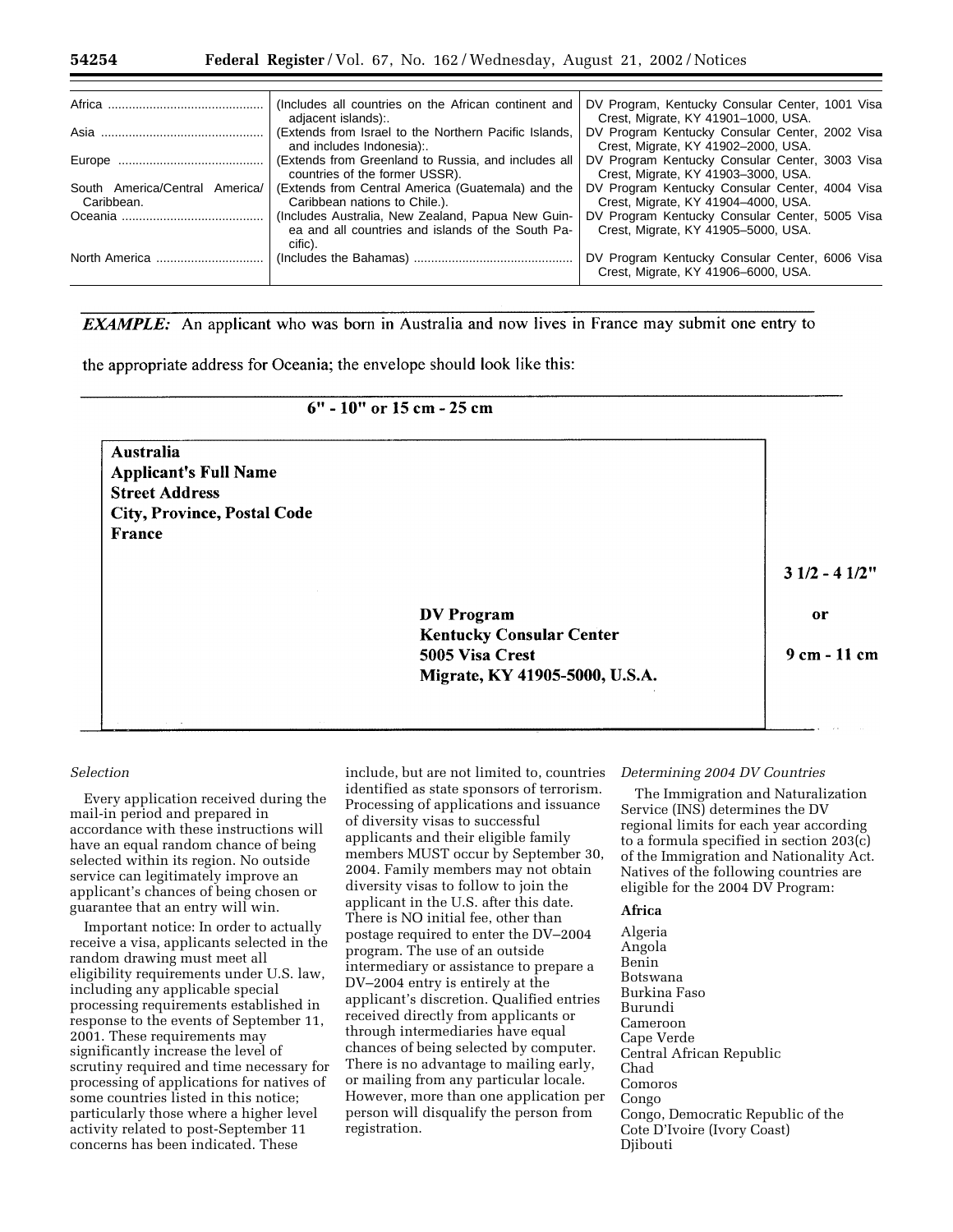Egypt Equatorial Guinea Eritrea Ethiopia Gabon Gambia, The Ghana Guinea Guinea-Bissau Kenya Lesotho Liberia Libya Madagascar Malawi Mali Mauritania Mauritius **Morocco** Mozambique Namibia Niger Nigeria Rwanda Sao Tome and Principe Senegal Seychelles Sierra Leone Somalia South Africa Sudan Swaziland Tanzania Togo Tunisia Uganda Zambia Zimbabwe

# **Asia**

Afghanistan Bahrain Bangladesh Bhutan Brunei Burma Cambodia Hong Kong Special Administrative Region Indonesia Iran Iraq Israel Japan Jordan Kuwait Laos Lebanon Macau Special Administrative Region Malaysia Maldives Mongolia Nepal North Korea Oman Qatar Saudi Arabia Singapore Sri Lanka

Syria Taiwan Thailand United Arab Emirates Yemen Asia countries whose natives do not qualify for this year's diversity program: China (mainland-born), India, Pakistan, South Korea, Philippines, and Vietnam. **Europe**  Albania Andorra Armenia Austria Azerbaijan Belarus Belgium Bosnia and Herzegovina Bulgaria Croatia Cyprus Czech Republic Denmark (including components and dependent areas overseas) Estonia Finland France (including components and dependent areas overseas) Georgia Germany Greece Hungary Iceland Ireland Italy Kazakhstan Kyrgyzstan Latvia Liechtenstein Lithuania Luxembourg Macedonia, the Former Yugoslav Republic of Malta Moldova Monaco Netherlands (including components and dependent areas overseas) Northern Ireland \* Norway Poland Portugal Romania Russia San Marino Slovakia Slovenia Spain Sweden Switzerland Tajikistan Turkey Turkmenistan Ukraine Uzbekistan Vatican City Yugoslavia, Federal Republic of European countries whose natives do not qualify for this year's diversity

program: Great Britain (including Anguilla, Bermuda, British Virgin Islands, Cayman Islands, Falkland Islands, Gibraltar, Montserrat, Pitcairn, St. Helena, Turks and Caicos Islands.

**\*NOTE:** For the purposes of the diversity program only, Northern Ireland is treated separately and DOES qualify for this year's program.

## **North America**

Bahamas, The In North America, natives of CANADA do not qualify for this year's diversity program.

## **Oceania**

Australia (including components and dependent areas overseas) Fiji Kiribati Marshall Islands Micronesia, Federated States of Nauru New Zealand (including components and dependent areas overseas) Palau Papua New Guinea Samoa Solomon Islands Tonga Tuvalu Vanuatu **South American, Central American, and the Caribbean**  Antigua and Barbuda Argentina

Barbados Belize Bolivia Brazil Chile Costa Rica Cuba Dominica Ecuador Grenada Guatemala Guyana Honduras Nicaragua Panama Paraguay Peru St. Kitts and Nevis St. Lucia St. Vincent and the Grenadines Suriname Trinidad and Tobago Uruguay Venezuela Countries in this region whose natives do not qualify for this year's diversity program: Colombia, Dominican Republic, El Salvador, Haiti, Jamaica and Mexico.

## **Notifying Successful Entrants**

Only successful entrants will be notified. They will be notified by mail